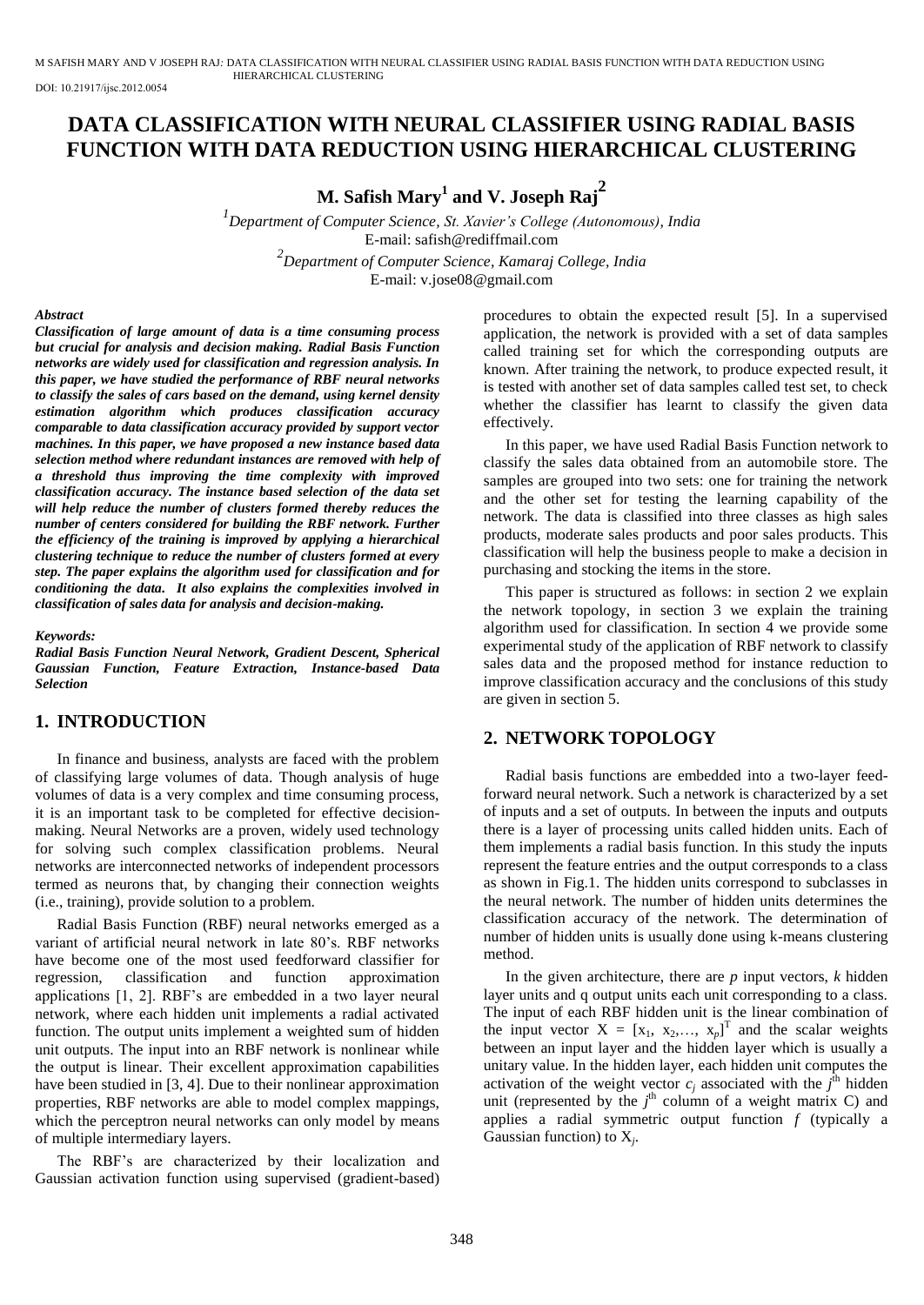

Fig.1. RBF neural network architecture

The response of the  $j^{\text{th}}$  hidden unit is given by the following equation:

$$
Y_j = f\left(\frac{\left\|U - c_j\right\|}{2\sigma_j^2}\right) \tag{1}
$$

The resulting output  $Y_j$  is communicated via the weighted links  $w_{ik}$  to the linear neurons of the output layer where the sum  $Z_k$  is calculated using the following equation:

$$
Z_k(X) = \sum_{j=1}^h w_{jk} Y_j(X)
$$
 (2)

In RBF networks, determination of the number of neurons in the hidden layer is very important because it affects the network complexity and generalizing capability of the network. If the number of the neurons in the hidden layer is insufficient, the RBF network cannot learn the data adequately; on the other hand, if the neuron number is too high, poor generalization or an over learning situation may occur. The position of the centers in the hidden layer also affects the network performance considerably [6].

To determine the correct center positions an unsupervised kmeans clustering algorithm is used to partition the data into clusters. The k-means algorithm is one of the simplest learning algorithms to cluster *n* objects based on attributes into *k* partitions,  $k < n$ . To achieve good results, the RBF network requires a proper initialization of all weights  $c_{ij}$  which is done by the k-means clustering algorithm and of the width  $\sigma_i$  of the Gaussian function. After the initialization, the network is trained by a gradient descent training algorithm that adapts all weights  $c_{ij}$ ,  $w_{jk}$  and  $\sigma_j$  (the center coordinates, heights and widths of Gaussian function) according to the error at the network outputs.

#### **3. TRAINING OF RBF NEURAL NETWORKS**

In the literature, various algorithms are proposed for training RBF networks such as the gradient descent (GD) algorithm [7], Kalman filtering (KF) algorithm [6], novel kernel density algorithm [8] and ABC algorithm [9]. Because of the differentiable nature of the RBF network transfer characteristics, one of the training methods considered here is novel kernel density estimation algorithm [10, 11].

A training set is an *m* labeled vectors of size equal to the number of attributes that represents associations of a given set of samples for each class where *m* represents the number of classes. The sum of squared error criterion function can be considered as an error function *E* to be minimized over the given training set. That is, to develop a training method that minimizes *E* by adaptively updating the free parameters of the RBF network. These parameters are the receptive field centers  $c_i$  of the hidden layer Gaussian units, the receptive field widths  $\sigma_j$ , and the output layer weights (*wij*).

### **3.1 PROPOSED LEARNING ALGORITHM**

#### *3.1.1 Initialization:*

The number of centers determines the number of hidden layer nodes. The training samples are analyzed mathematically to determine the probability that a training sample  $s_i$  lies in a class-*j* and the neighboring class-*j* samples are evenly spaced by a distance  $\delta$ *i* which is the average distance between two adjacent class-*j* training samples with respect to the sample *s<sup>i</sup>* .

### *3.1.2 Learning:*

Select one input vector  $v$  and the output class  $s_i$ . Then each node in the hidden layer computes the activation of the input vector v.

The activation function used at the hidden node *j* is known as spherical Gaussian function approximation and is as follows:

$$
\hat{f}_j(v) = \sum_{s_i \in s_j} w_i \exp\left[-\frac{\left\|v - s_i\right\|^2}{2\sigma_i^2}\right] \tag{3}
$$

where,

 $\hat{f}_j(v)$  is the spherical Gaussian function approximator

for class-*j* training samples

*v* is the input vector

 $s_j$  is the set of class-j training samples

 $v - s_i$  is the distance between vectors *v* and *s<sub>i</sub>* 

 $w_i$  and  $\sigma_i$  are parameters to be set by the learning algorithm

Compute,

$$
\sigma_i = \beta \frac{\overline{R}(s_i)\sqrt{\pi}}{\sqrt[m]{(k_1+1)\Gamma(\frac{m}{2})+1}} \tag{4}
$$

where,

 $R(s_i)$  is the maximum distance between the sample  $s_i$  and its  $k_1$ nearest training samples of the same class as *s<sup>i</sup>*

*i i*  $\delta$  $\beta = \frac{\sigma_i}{\sigma}$  is the smoothing parameter used to determine the bound of the class.

Different values of *β* will give different smoothing effects

$$
w_i = \frac{(k_1 + 1)\Gamma\left(\frac{m}{2} + 1\right)}{\lambda^m \left|s_j\right| \overline{R}(s_i)^m \cdot \pi^{\frac{m}{2}}}
$$
\n(5)

where,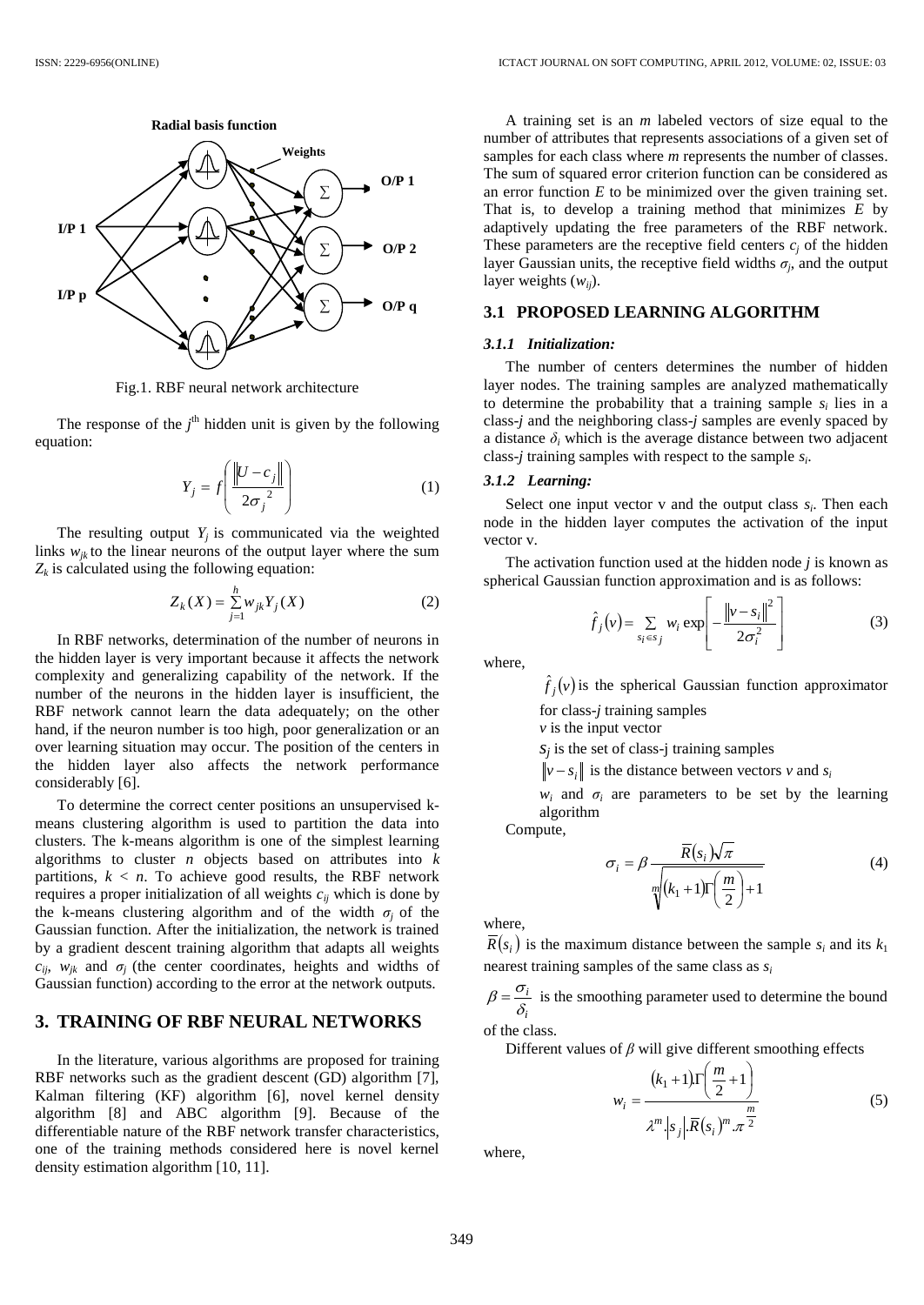$$
\lambda = \sum_{h=-\infty}^{\infty} \exp \left[-\frac{h^2}{2\beta^2}\right]
$$

where,  $h = 1, 2, ..., k_1$ .

This method is capable of matching or exceeding the performance of neural networks with back-propagation algorithm, but gives training comparable with those of sigmoid type of feedforward neural networks [12].

 $\sum_{c=6}^{\infty} \exp\left[-\frac{2}{2\beta^2}\right]$ .<br>  $\sum_{c=6}^{\infty} \exp\left[-\frac{2}{2\beta^2}\right]$ .<br>  $h, h = 1, 2, ..., k_1$ .<br>  $h, h = 2, ..., k_n$ .<br>
is method is capable of matching cor exceeding the moment of iceural neural neural neural neural neural neural neural The classification accuracy can further be improved by applying data reduction techniques. In literature several training dataset condensation algorithms have been worked out to reduce the training time thus increasing the efficiency of the classifier. This includes methods like instance-based [13], lazy [14], memory-based [15] and case-based learners [16]. Recently, Jingnian et al [17] proposed an instance selection method called FINE to reduce the training dataset. Data reduction using Nearest Neighborhood rule proposed by Angiulli et al [18] shows faster condensation of training dataset. Before dividing the data set into training and test sets, preprocessing techniques must be applied to fill missing data values, noisy data and irrelevant data values. For classification tasks, the data set must contain numerical values. If any attribute contains nominal data, convert them into numerical values. Then normalize the attribute values into the range [0, 1]. Replace missing value filters can be used to fill the missing values with the mean of the available values for that attribute. Noise is removed to some extent when we normalize the data. Feature extraction techniques can be applied to remove irrelevant attributes. F-correlation technique is applied to find the correlation between the attributes and Ccorrelation technique is applied to find the correlation between the class and the attribute. Now the data is ready for classification.

The preprocessed data is divided into two groups: training data set and test data set. The training data set should have samples for all the class labels. The Spherical Gaussian Function (SGF) network model is trained with the samples in the training set and classification accuracy is tested with the samples in the testing data set.

The classification accuracy can be further improved by removing redundant vectors in the training sample. Instead of removing all duplicates, we propose a method of building the training set using cluster analysis. A cluster is defined to be a subset of objects whose degree of dissimilarity within a cluster is less compared to the degree of dissimilarity of objects in two different clusters. Given the data set, apply k-means clustering algorithm to form groups. Randomly select a sample in a group and identify instances similar to it in all clusters. Find the Manhattan distance between the selected instances and specification uncertainty measure. Then apply a hierarchical clustering method to further minimize the number of instances within a cluster. At each step, the distance between the instances in a cluster is calculated using agglomerative hierarchical clustering method. If the distance measure is below a specified threshold  $\theta$ , then the instances are merged. This method has been found to be very effective and efficient because it deals with the homogenization of the classes. Fixation of this threshold depends on the amount of data set available and the number of clusters formed for a particular study. If the number of instances is very large, then threshold can be set to a value greater than 0.5

so that the resulting instances in the training set is reduced and hence time for learning is reduced. If the number of instances available is small then threshold is set to a value lesser than 0.5, so that the network model is trained well and classification accuracy is improved.

The training time can be reduced there by increasing the efficiency of the classifier by concentrating on the instances on the boundaries of the clusters. The distance measure between the instance in the boundary of a cluster and all the other nearby clusters are calculated. If this distance is significantly greater than the distance between the instances within the cluster then the instance is termed a negative instance and placed in a nearby cluster. If the distance measure is negligible then it is removed from the cluster. This method is called instance-based data reduction technique. The number of clusters thus formed is reduced in the beginning itself, hence the number of hidden nodes is reduced and there is a great reduction in the time complexity. After the data reduction, the correlation of the instances within a cluster is studied using discriminant analysis. This helps in studying the characteristics of the data that are more relevant to the classification of the data into a given class. This shows increased classification accuracy.

# **4. EXPERIMENTAL STUDY**

For this study, sales data of 1200 samples were used for studying the effectiveness of radial basis function neural networks as a classifier. The sales records were classified into "high sales cars", "moderate sales cars" and "low sales cars". The RBF neural network architecture considered for this application was a single hidden layer with Spherical Gaussian RBF. Gaussian-type RBF was chosen here due to its similarity with the Euclidean distance and also since it gives better smoothing and interpolation properties.

Out of the 1200 samples, 720 samples (60%) were used for training the neural network and the remaining 480 samples (40%) were used as test data. Feature selection is a critical process in any classification task because it determines the number of hidden layer units to be used. In our study the sales records were preprocessed to remove noise and unwanted attributes, attributes with wide range of unique values. Finally records with three attributes: the car model, fuel type and the price were used as features. Among the 720 samples taken, 40% samples were of high sales items, 30% of moderate sales and 30% were of low sales. The RBF neural network performed at its best and the percentage of correct classification was above 91%. The network was trained with different centers and also by varying the number of iterations.

Table.1 shows the classification accuracy of the kernel density estimation algorithm (KDE), and the proposed kernel density estimation algorithm with data reduction (KDEDR) technique. In the first method the removal of redundant data has less improvement compared to the classification accuracy that results after redundant data removal using threshold in the second method.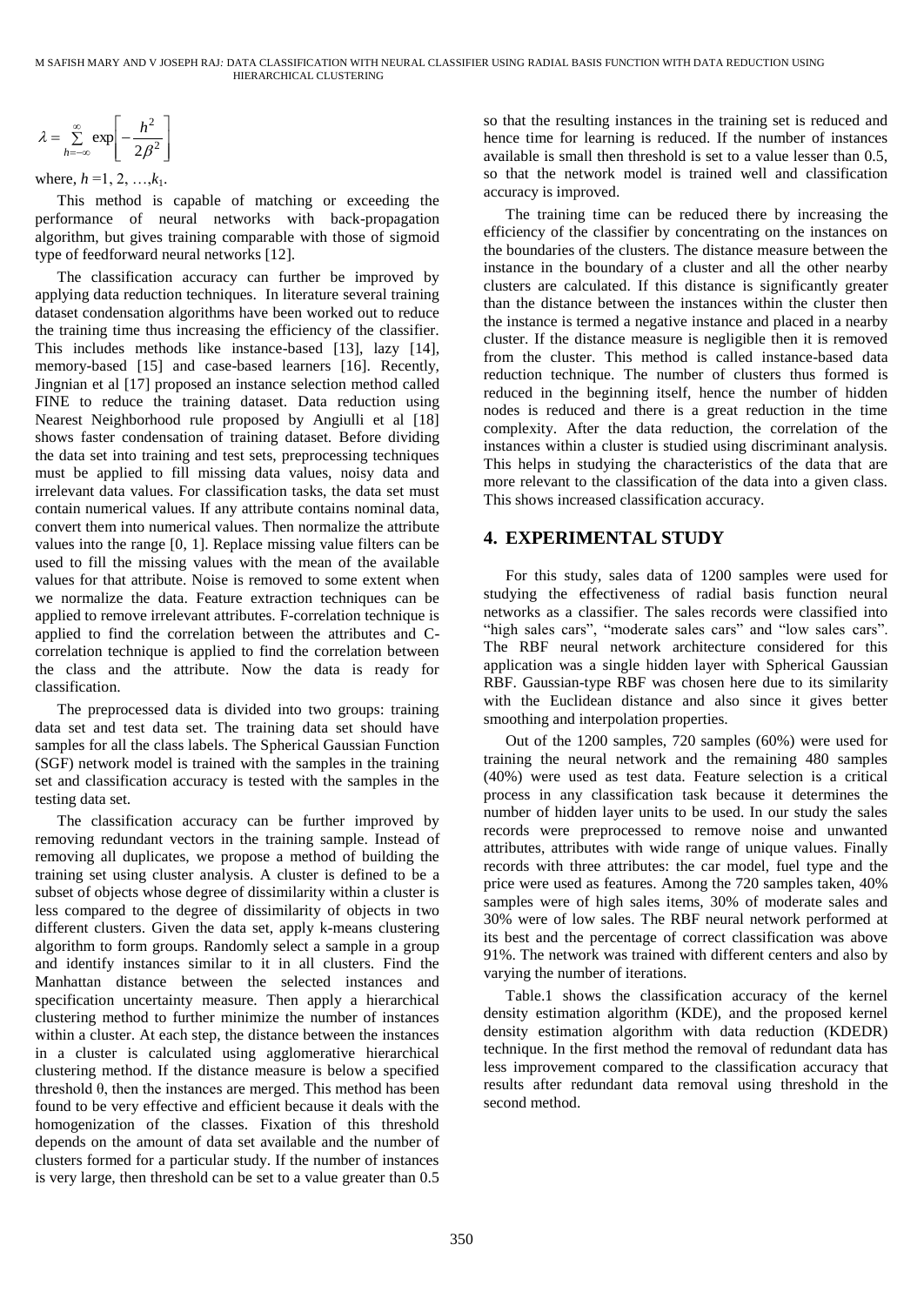|                          | <b>Classification Accuracy</b> |              |
|--------------------------|--------------------------------|--------------|
|                          | KDE                            | <b>KDEDR</b> |
| <b>Full Data</b>         | 85.6                           | Q 1          |
| <b>Preprocessed Data</b> | 90                             | 91.89        |
| <b>Reduced Data</b>      |                                |              |

Table.1. Comparison of classification accuracy between KDE with naive data reduction and KDE with data reduction using threshold

### **4.1 TIME COMPLEXITY**

The CPU time for classification also reduces when feature extraction and data reduction techniques are applied and the following graph shows the time complexity when KDE with naïve data reduction and KDE with data reduction using threshold technique is applied. The naïve data reduction method applied in KDE simply removes the redundant instances in each cluster and accordingly the hidden units are decided. In data reduction with threshold technique applied to KDEDR, the clusters are reduced resulting in reduced number of hidden nodes and hence a great reduction in CPU execution time. Still the effect of the time reduction is to be studied in comparison with other universally approved data sets.



Fig.2. Comparison of execution times in seconds

Table.1 shows the time comparison that result before applying hierarchical clustering technique. Fig.3 shows the reduction in processing time when hierarchical clustering method is applied to dynamically reduce the instances in each class to retain only the instances that are very relevant to the class to which they belong and hence the classification accuracy is greatly improved.



Fig.3. Comparison of execution times in seconds after applying hierarchical clustering for dynamic data reduction

The various measures of classification accuracy are tested with 10 fold cross validation and it is found to be substantially higher in case of the proposed data reduction technique. The actual execution time depends on the numbers of training samples that are left over after applying data reduction.

### **5. CONCLUSION**

In this study, the proposed method of data reduction shows good improvement in terms of classification accuracy and speed. The number of attributes considered for this experiment is three. The method can be further analyzed by increasing the number of attributes considered and a method can be evolved to fix the threshold value so that the method becomes more effective in removing redundant instances in large data sets. The classification performance can be analyzed by adding fuzzy logic which will be the proposed study of this continuous research.

### **REFERENCES**

- [1] Bishop, C, "*Neural Networks for pattern recognition*", Oxford University Press, 1996.
- [2] Lim T.S, Loh W. Y and Shih Y.S, "A Comparison of Prediction Accuracy, Complexity and Training Time of Thirty Three old and New Classification Algorithms", *Machine Learning*, Vol. 40, No. 3, pp. 203-238, 2000.
- [3] Park, J and Sandberg, J. W, "Universal approximation using radial basis functions network", *Neural Computation*, Vol. 3, No. 2, pp. 246-257, 1991.
- [4] Poggio, T and Girosi, F, "Networks for approximation and learning", *Proceedings of IEEE*, Vol. 78, No. 9, pp. 1481- 1497, 1990.
- [5] Karayiannis, N.B, "Gradient descent learning of radial basis neural networks", *Proceedings of the IEEE*